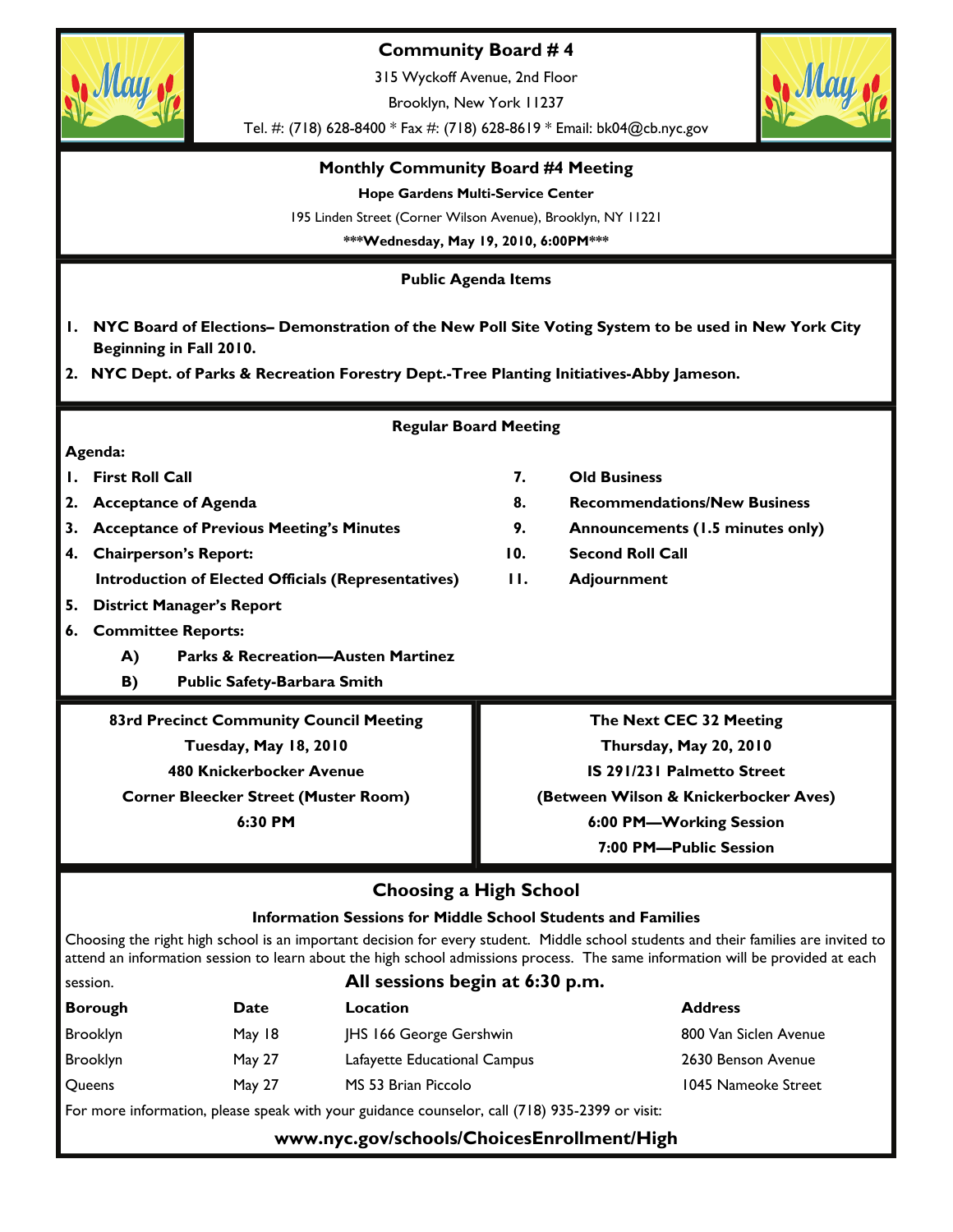# **SUMMER JOBS AVAILABLE**

#### **For individuals Ages 14-24**

In the Summer Youth Employment Program (SYEP)

#### **Participants will primarily be assigned to:**

- Assist in grounds and janitorial maintenance at NYCHA's developments; or
- Work as Counselors-in-Training at NYCHA community centers (16-17 years olds only); or
- Perform administrative duties at Central Office locations and approved external worksites.

Both programs are 20-25 hours per week (1 hour unpaid lunch)

#### **Applications and information may be obtained from:**

- All NYCHA Management Offices or Community Centers
- The Resident Employment Services Department, 787 Atlantic Avenue, 2nd floor, Brooklyn, New York

#### **OR**

• Apply on-line or download application from the City's Web Site: **www.nyc.gov/dycd**

Completed applications must be returned to any Management office by

### **Friday, May 21, 2010**

## **Open Door Church Of God In Christ**

**999 Greene Avenue, Brooklyn, NY 11221** 

**Church (718) 455-3545 Fax (718) 455-7827** 

# **Residence (718) 471-8366**

### **"Youth Rally: Stop The Sag!"**

# **June 26, 2010**

**1:00-6:00pm.** 

- Pull up your pants-saggers
- Girls showing under clothes
- Pornography
- **Obesity**
- Guns-\$50.00 for every gun that is turned in
- Dropping out of school
- **Gangs**
- Go back to church

**Should you require additional information, please contact Tynese Taylor at (718) 455-3545, or info@opendoorbrooklyn.org**

# **Empleo de Verano Disponible**

#### **Para Personas de 14 a 24 anos de edad**

En el Programa de Empleo de Verano para Jovenes

(SYEP)

#### **Los participantes seran principalmente**

#### **asigados para:**

- Asistir en el mantenimiento de los terrenos y de conserjes en los residenciales de NYCHA; o
- Trabajos como consejeros en entrenamiento en los Centros Comunitarios de NYCHA (solo para edades de 16-17); o
- Desempenar labores administrativas en las oficinas centrals y en lugares externos aprobados.
- Ambos programas son de 20 a 25 horas por semana (No se paga la hora de almuerzo)

#### **Las solicitudes estan disponibles en:**

- Todas las Oficinas de Administracion o Centros Comunitarios
- En el Departamento de Servicios de Empleo al Residente, 787 Atlantic Avenue, 2ndo piso, Brooklyn, NY
- A traves del internet o imprimiendo una solicitud de la pagina de internet de la ciudad en: **www.nyc.gov/dycd**

Las Solicitudes completadas **deben** ser enviadas a la Oficina de Administracion a mas tardar

#### **El Viernes 21 de Mayo del 2010**

# **It's Time to Get Housing Court Smart**

#### **Housing Court Answers,**

#### **2010 Spring Training Series**

Overview of Rent Regulations-May 21

Eviction Prevention & Shelter Program/DHS-June 4

Eviction Programs at HRA-June 11

Credit Reports, Debt Collection

& Tenant Screening-June 18

Problem Solving: Section 8 & NYCHA-June 25

These workshops are for advocates who assist litigants in Housing Court or clients/constituents with housing problems. All sessions will be held on Friday afternoons in May and June at Legal Services NYC, 350 Broadway, 6th floor conference room, in Manhattan, Trainings are free, and refreshments will be served, but you **Must register and space is limited. To register online go to housingcourtanswers.org and click on the upcoming events page.** Or call us to register (or with questions): **212-962- 4795**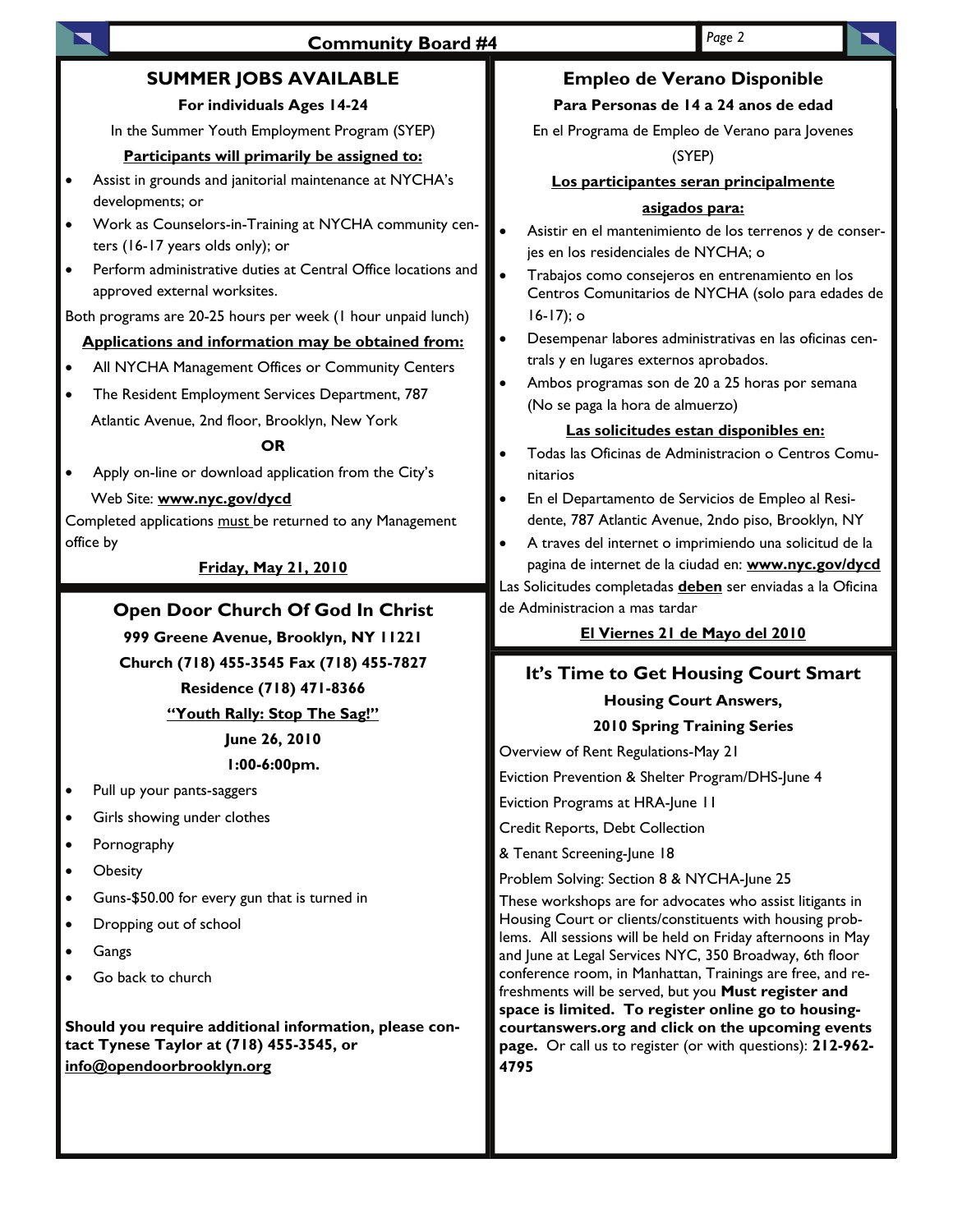| Page 3                                                                                                                                                                                                                                                                                                                                                                                                                                                                                                                                                    | <b>Community Board #4</b>                                                                                                                                                                                                                                                                                                                                                                                                                                                                                                                                                                                                                                                                                                                                                                                                                                                 |
|-----------------------------------------------------------------------------------------------------------------------------------------------------------------------------------------------------------------------------------------------------------------------------------------------------------------------------------------------------------------------------------------------------------------------------------------------------------------------------------------------------------------------------------------------------------|---------------------------------------------------------------------------------------------------------------------------------------------------------------------------------------------------------------------------------------------------------------------------------------------------------------------------------------------------------------------------------------------------------------------------------------------------------------------------------------------------------------------------------------------------------------------------------------------------------------------------------------------------------------------------------------------------------------------------------------------------------------------------------------------------------------------------------------------------------------------------|
| <b>FREE TRAINING!</b>                                                                                                                                                                                                                                                                                                                                                                                                                                                                                                                                     | <b>HISTORIC DISTRICTS COUNCIL</b>                                                                                                                                                                                                                                                                                                                                                                                                                                                                                                                                                                                                                                                                                                                                                                                                                                         |
| <b>CONTINUING EDUCATION</b>                                                                                                                                                                                                                                                                                                                                                                                                                                                                                                                               | THE ADVOCATE FOR NEW YORK CITY'S HISTORIC                                                                                                                                                                                                                                                                                                                                                                                                                                                                                                                                                                                                                                                                                                                                                                                                                                 |
| <b>KINGSBOROUGH COMMUNITY</b>                                                                                                                                                                                                                                                                                                                                                                                                                                                                                                                             | <b>NEIGHBORHOODS</b>                                                                                                                                                                                                                                                                                                                                                                                                                                                                                                                                                                                                                                                                                                                                                                                                                                                      |
|                                                                                                                                                                                                                                                                                                                                                                                                                                                                                                                                                           | 232 East 11th Street, New York, NY 10003                                                                                                                                                                                                                                                                                                                                                                                                                                                                                                                                                                                                                                                                                                                                                                                                                                  |
| <b>COLLEGE</b><br>Registration Closes Tuesday, June 1, 2010<br>A Unique Program That's FREE!<br>"Paired Care II" A Family Caregiver Training Program<br>Four sessions, Tues. and Thurs.<br>June 8, 10, 15, 17, 2010<br>Session 1: 2:00pm-4:30pm OR Session 2: 6:00pm-8:30pm<br>Attendance at all 4 sessions required.<br><b>Seats limited.</b><br>Request an application today: Call 718-368-5052 or e-mail<br>Pairedcare@kingsborough.edu<br>In your email or phone message, please give your:<br>Name * Mailing Address * Phone Number * E-mail Address | <b>HDC</b> is the only citywide grassroots advocacy organization for<br>New York's historic neighborhoods, buildings and public spaces.<br>We assist more than 500 civic and community-based groups by<br>offering hands-on assistance, direct advocacy, free publications,<br>and educational outreach. HDC would like to offer assistance to<br>many of the neighborhoods in the district through our coalition-<br>based initiative, the Neighborhood Partners Program.<br>This program is aimed at block associations, civic groups, BIDs,<br>parks groups and other community organizations interested and<br>engaged in the preservation of their communities.<br>The program offers three FREE services:<br><b>Expert advice and assistance.</b><br>Ι.<br><b>Educational and advocacy programming</b><br>2.<br>Print and on-line brochures and publications.<br>3. |
|                                                                                                                                                                                                                                                                                                                                                                                                                                                                                                                                                           | HDC currently have over 500 neighborhood Partner groups                                                                                                                                                                                                                                                                                                                                                                                                                                                                                                                                                                                                                                                                                                                                                                                                                   |
| Session Preference: 2:00-4:30pm or 6:00-8:30pm<br>Role: PCA/HHA or FCG<br>$\bullet$<br>Registration Closes Tuesday, June 1, 2010<br><b>Class Location:</b><br>Kingsborough Community College/CUNY<br>2001 Oriental Boulevard, Brooklyn, NY 11235                                                                                                                                                                                                                                                                                                          | across all 5 boroughs, from local block associations to citywide<br>advocacy groups. Be we need your help to expand this<br>effort! There is no financial obligation to join this pro-<br>gram. You can also learn more about HDC and this initiative<br>by visiting www.hdc.org/local.htm. Frampton Tolbert-<br>Deputy Director looks forward to hear from you and can be<br>reached at 212-614-9107 ext. 13 or ftolbert@hdc.org.                                                                                                                                                                                                                                                                                                                                                                                                                                        |

# **BIKE**

#### NEW YORK

## **www.BikeNewYork.org/education**

Spring is here, and Bike Month has finally arrived! Throughout the country and around the world, **May Brings out sunshine and cyclists to celebrate all things bicycle.** Here in the five boroughs, Bike New York encourages New Yorkers to get outside and ride responsibly.

**Here are some tips to remember to flow confidently with the rest of traffic, whether riding in a bike lane or on open roads:** 

- **1. Always ride in the same direction as traffic. Ride on the right side of two-way roads.**
- **2. Ride at least 4 feet from parked cars to avoid abruptly opening car doors.**
- **3. If the traffic lane is too narrow to share comfortably with a car, ride in the center to deter risky passing.**
- **4. Be predictable. Ride in a straight steady line, and use hand signals to communicate with drivers.**
- **5. Always scan intersections and traffic ahead of you, and always consider, "What will I do if…?"**
- **6. Make sure people see you: Wear bright clothing and use lights and reflective gear at night.**
- **7. Where possible, choose routes on quiet streets with slower traffic.**
- **8. Have fun, and arrive safely!**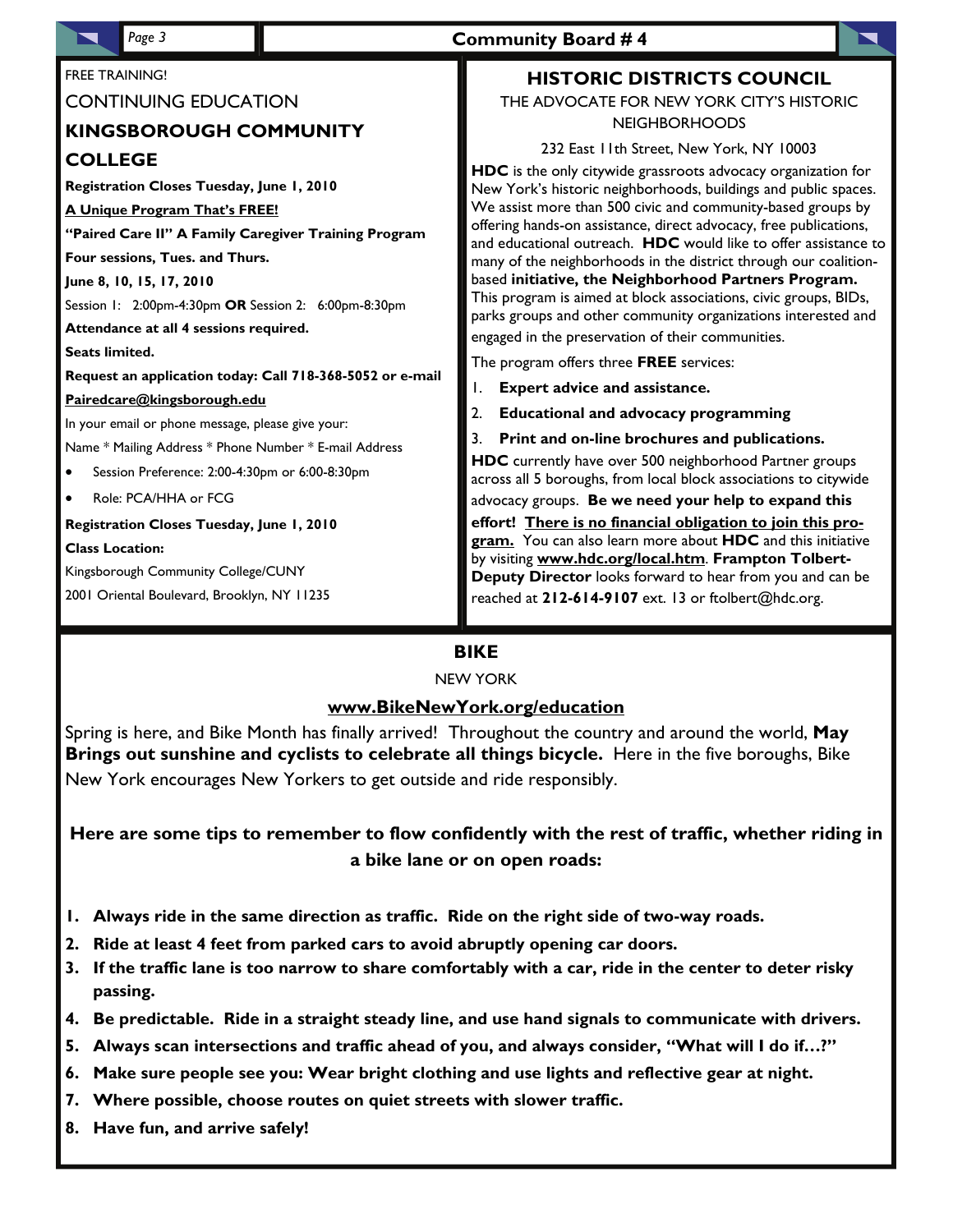